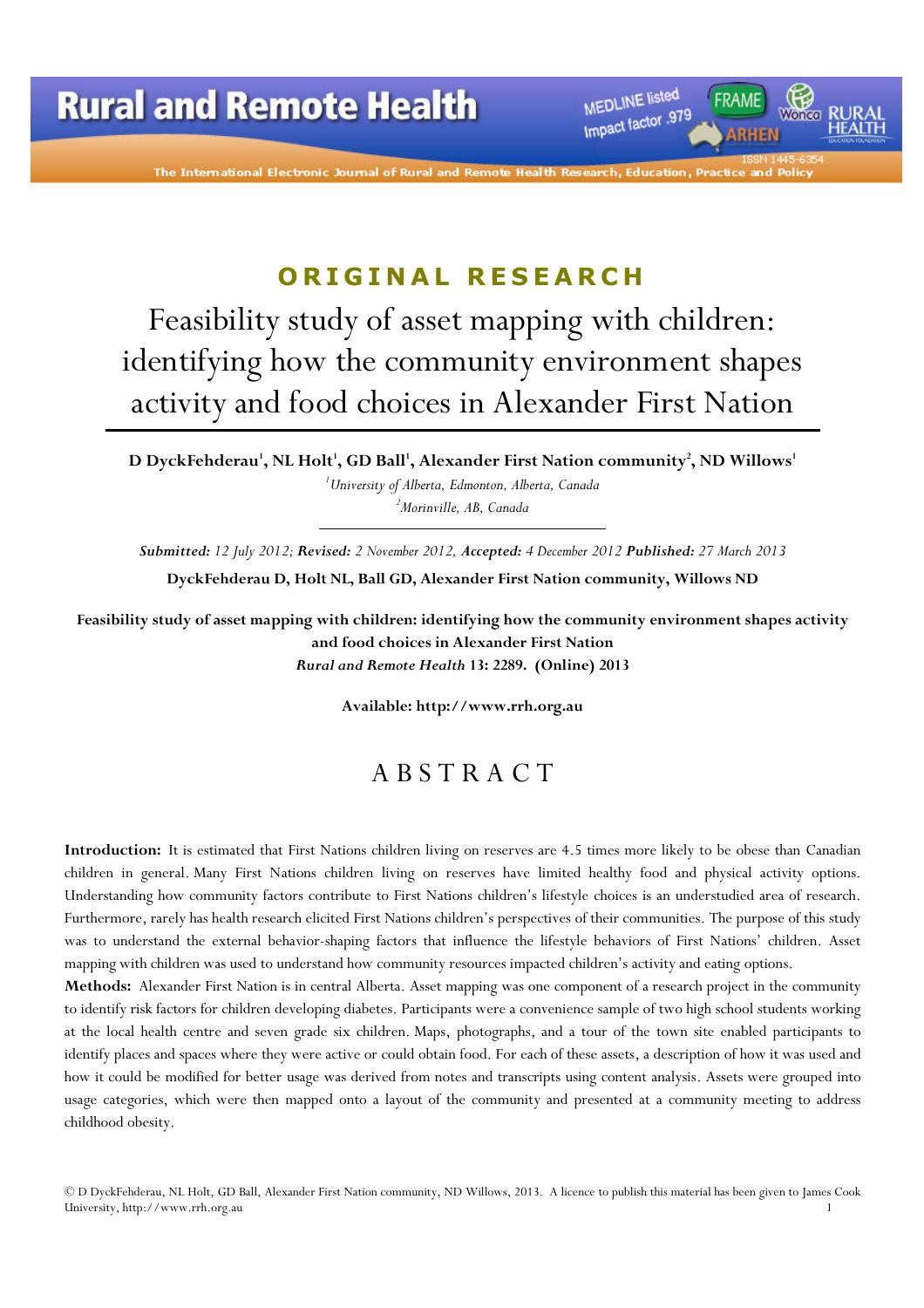The International Electronic Journal of Rural and Remote Health Research, Education Practice and Policy

Results: Twenty-five places and spaces were identified as being activity or food related. Breakfast and/or lunch, concession foods (snack foods, eg chocolate bars, potato crisps) were obtained at school; meals and snack foods where cultural gatherings occur; and snack foods at the local store. Healthy food choices were limited. Children and youth were active at different locations in town, with only two spaces beyond the town site identified as locations for activity. Youth recommended the construction of a leisure centre, that healthier food be sold at the local convenience store, and the development of a community garden and berry farm.

Conclusions: In the ecological framework, weight status is considered embedded within the larger ecology of individual lives because of interrelationships between an individual's personal dimensions and other components of an individual's external environment. Asset mapping with children and youth in Alexander First Nation helped to achieve an understanding of the community factors that shaped their health behaviors. Asset mapping not only produced a list of places and spaces where they played, met, and ate, but also showed where they most preferred to be. Further, the exercise enabled children to express how assets could be improved, and the assets they would like in their community, to promote healthy behaviors. The findings enabled adults to contextualize other community data collected about children (ie obesity prevalence, physical activity levels), to better understand how the presence and the condition of places and spaces in the community shaped the physical activity and eating behaviors of children and youth, and how local resources could be modified to be more health promoting.

Key words: asset mapping, child, child behavior, community-based participatory research, environmental determinants, First Nations, health behavior, Indians, North American, obesity, qualitative research.

## Introduction

First Nations are one of three groups of Aboriginal peoples in Canada<sup>1</sup>. Obesity is highly prevalent in First Nations, as are chronic diseases such as type 2 diabetes mellitus (T2DM)<sup>2</sup>. The high prevalence of obesity among First Nations children suggests that the genesis of obesity-related chronic diseases such as diabetes begins early in life, and that the environments in which children live limit physical activity and access to healthy foods<sup>3,4</sup>. About 40% of First Nations live on a reserve, which is an area of land set apart for the use and benefit of a First Nation Band<sup>5</sup>. It is estimated that 36.2% of First Nations children (0 to 11 years) living on a reserve are obese<sup>6</sup> compared with 8.2% of Canadian children (2 to 17 years) in general<sup>7</sup>. These findings suggest that First Nations children living on-reserves may be exposed to more obesityinducing environments than non-Aboriginal children<sup>3</sup>.

Obesity among First Nations is partly the result of inactivity coupled with food insecurity and a decrease in the consumption of traditional Aboriginal foods such as lean game meat and berries in favour of energy-dense market foods<sup>3,8,9</sup>. Community factors such as poverty and poor infrastructure are also contributing influences<sup>4</sup>. For example, poverty in many households limits access to healthful foods because of their expense, and increases exposure to cheaper foods higher in calories, which may contribute to unhealthy weight gain and obesity<sup>4,10,11</sup>. Limited access to a community grocery store with economical healthy food choices is also an infrastructure-related issue faced by many First Nations communities located on a reserve<sup>4</sup>.

A social ecological perspective can be used to explain the development of First Nations obesity<sup>4</sup>. From this perspective, weight status is embedded within the larger ecology of individual lives because of relationships between an individual's personal dimensions (eg biomedical, attitudinal, and behavioral) and the other components of their life context (eg social, organizational, community, public policy, and physical environments)<sup>12,13</sup>. Thus, an understanding of community-level factors that facilitate or impede the adoption of healthy behaviors is needed to prevent obesity<sup>3,4</sup>. However, the relationship between community factors and their potential contribution to childhood obesity in First Nations is a vastly understudied area of research<sup>3,4,8,9</sup>. To better

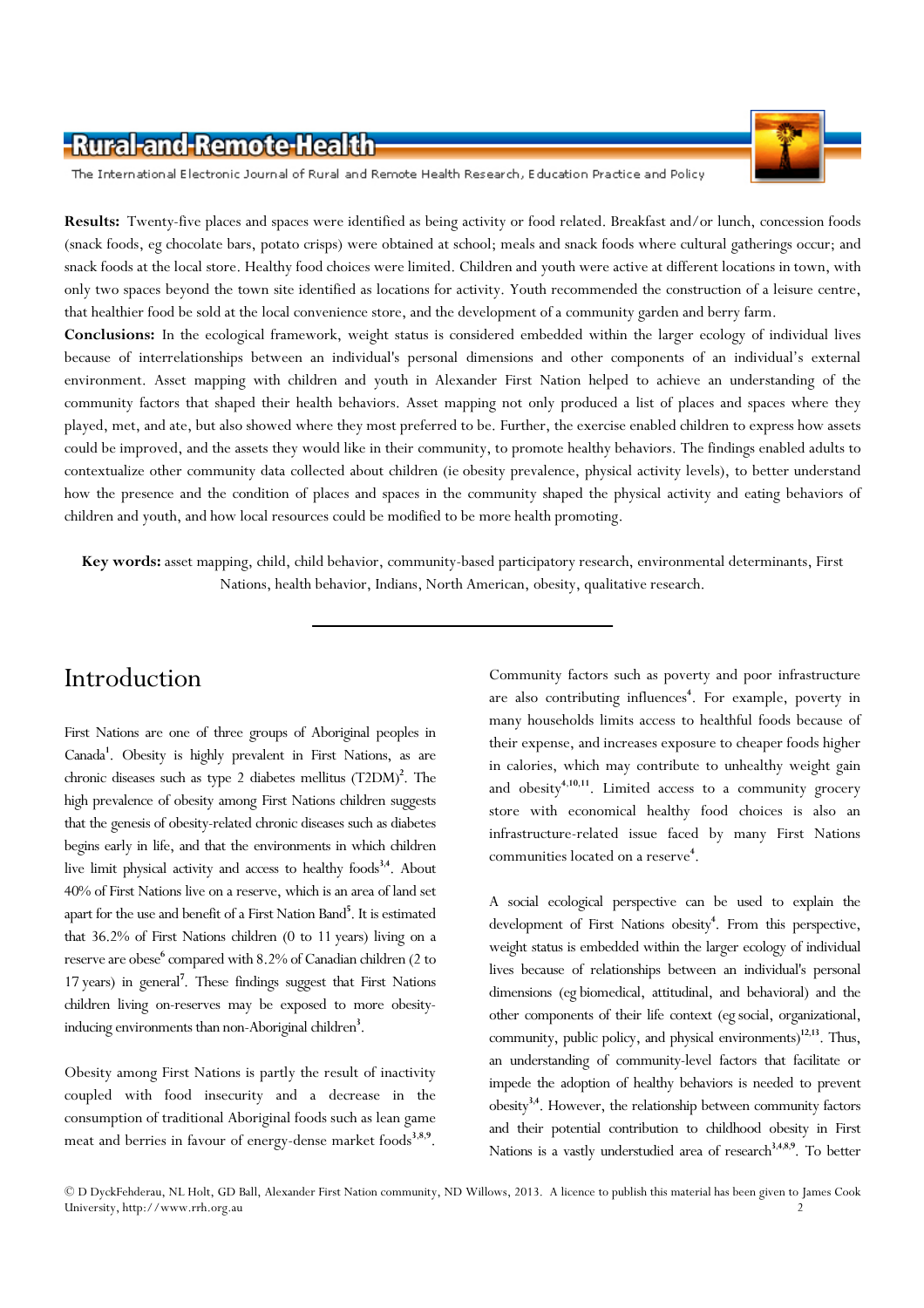The International Electronic Journal of Rural and Remote Health Research, Education Practice and Policy

understand the relationship between community factors and how they impact children's health, First Nations children and youth, like other children and youth, must be engaged to elicit their perspectives about the communities in which they live. Historically, the perspectives of children have been rarely sought, given that the focus of research in relation to children's health and social care has traditionally been on those responsible for children<sup>14</sup>. This adult focus is based on assumptions regarding adults' greater knowledge of 'what is best'<sup>14</sup>. Although research soliciting the voices of children and trying to understand the perspective of children on issues affecting them has been increasing over the past few decades<sup>14,15</sup>, research aimed at including Canadian Aboriginal children's opinions about issues affecting their wellbeing has been rare<sup>16,17</sup>.

Given the negative historical experience many Aboriginal populations have had with research<sup>18-20</sup>, including First Nation children in obesity research is insufficient. Working with Aboriginal communities to address obesity prevention requires the use of community-based participatory research (CBPR), centering on inclusivity and partnership, and reflecting the social and cultural norms of a community<sup>21</sup>. In addition, research must be strengths-based, identifying and building on assets and resiliencies already in a community rather than merely listing problems to be remedied. One strengths-based approach is asset mapping, which chronicles the resources of a community and views the community as a positive place with assets to be preserved and enhanced, not just deficits to be corrected<sup>22-24</sup>. Assets can be people, physical structures, natural resources, institutions, businesses, or organizations that represent the positive side of a balance sheet resulting from an accounting and valuation of resources<sup>22,25</sup>. Asset mapping is well-suited for conducting research with, rather than on, First Nations children. The method allows children to share stories about themselves with reference to where they live, as well as capturing emotional connections to spaces and places<sup>26</sup>. The information children provide can be used to develop targeted health promotion programs to prevent obesity. Despite its potential utility in health programming, asset mapping with children has had limited research application<sup>14,15</sup>.

This manuscript describes how asset mapping was used to engage elementary school children and high school youth living on a First Nation reserve, the Alexander First Nation (AFN), in identifying places (buildings) and spaces (outdoor areas) in the community related to active living and food availability choices. The aim was to understand the external behavior-shaping influences that shape the individual health behaviors of the First Nations boys and girls. The asset mapping was one part of a multi-component CBPR project to examine child health indicators (eg weight status) and community or environmental issues related to risk for developing T2DM. Insights gained from the research culminated in the development of a community action plan for T2DM prevention in children.

## Method

### Setting and study design

This study took place on the main reserve land of AFN in the Province of Alberta, which is 55 kilometers northwest of the city of Edmonton. The approximately 1000 people who live on AFN are primarily Cree<sup>27</sup>. The community includes family dwellings, farmed fields, small lakes, marshes, and tracts of forest and grassy fields. There is a small town site with housing clusters, a gas station and convenience store, community hall, play areas, Kipohtakaw Education Centre (kindergarten to grade 12), elders' lodge, administrative and community-service offices, and a few other structures. The last federal census in 2006 indicated that median after tax household income in the community was well below the provincial average ( $$34,176$  versus  $$63,361$  CDN)<sup>27</sup>.

A research objective to reduce risk factors for the development of T2DM in children was conceptualized by an AFN community leader (an elder) in collaboration with University of Alberta researchers. The multicomponent research project was a formative assessment of school children's health, to conclude with the development of a community action plan for T2DM prevention. Asset mapping was one part of the overall study. Other components of the

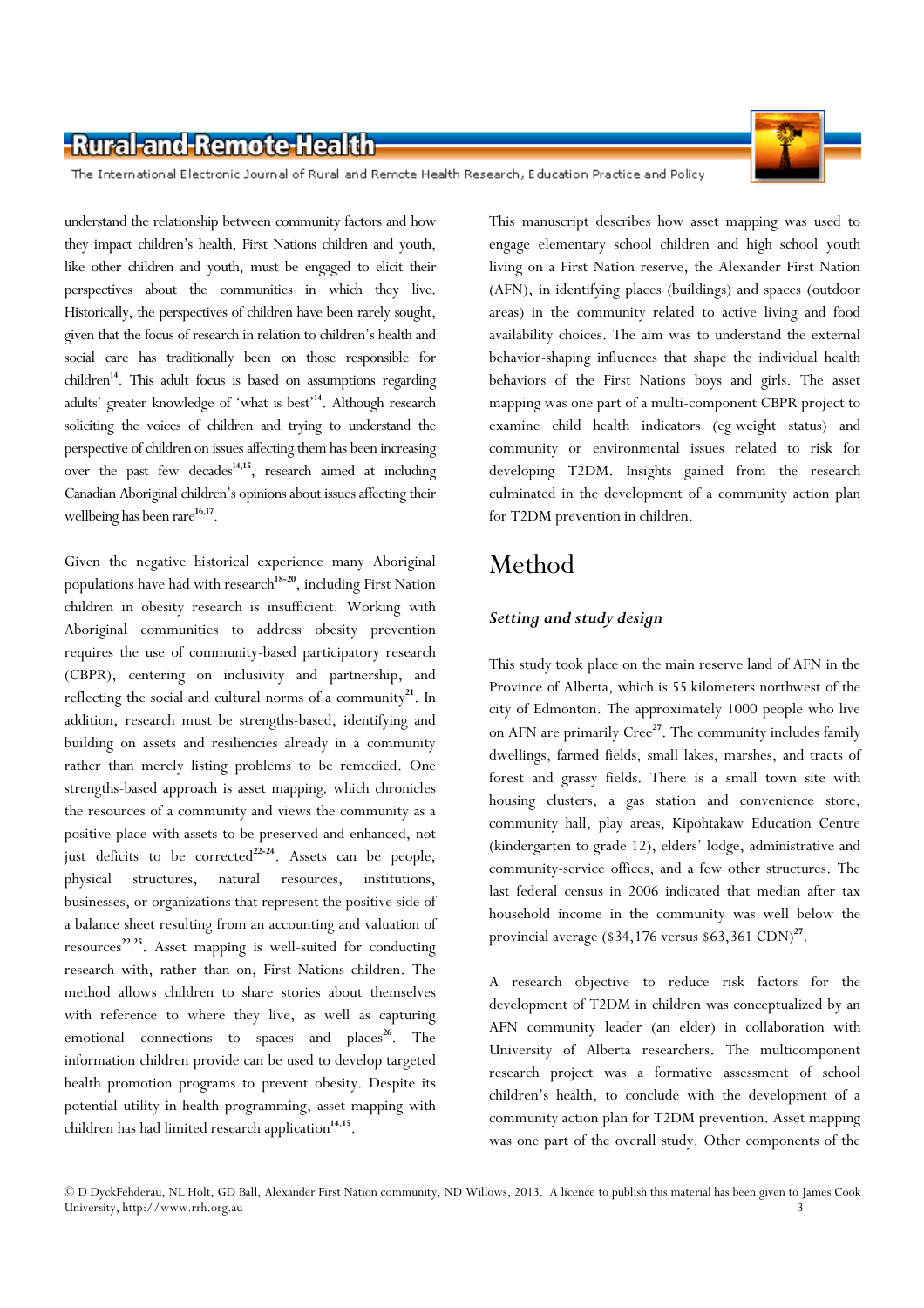The International Electronic Journal of Rural and Remote Health Research, Education Practice and Policy

research revealed a high prevalence of childhood obesity and physical inactivity, thereby reinforcing the importance of health-promoting interventions.

### Data collection

Asset mapping included two phases which were conducted by the same two researchers for consistency. In both phases, children and youth identified community assets, described how they perceived them, identified how to make current assets more usable, and named additional assets they would like to have in the community. Assets of interest were outdoor areas and buildings on the reserve related to children and youth's activity and food availability choices. To obtain information about assets, the following questions were used: Tell me more? Who uses this? Is there anything that makes this [named asset] hard to use? What do you see and know about this place? Do people like this [named asset], why or why not? Is it easy to use this [named asset], why or why not? $2^8$ .

Phase 1 was completed in August 2008. Two high school summer students hired by the Education Department completed a two-day visual asset mapping of the community by undertaking a 'pre-drive' interview, visual asset mapping<sup>29,30</sup>, and an 'ideal-world' interview. For the predrive interview, the students responded to the following scenario: 'Let's say you have a friend coming to visit you in Alexander. It's their first time in Alexander. What would you show them? Where would you hang-out?' For the 'ride-along' interview, the youth were driven to five locations that cumulatively gave a visual viewing of the whole town. They identified assets they saw, and were then asked about those places and spaces where they spent time, were active, or obtained food, as a means of obtaining responses from them while they were actively in specific contexts $2^9$ . These assets were photographed and marked on maps of the town site and reserve. For the ideal-world interview, the students were asked about the spaces and places they would like in their community to promote good nutrition and physical activity if money was not an issue. Sessions were no more than 1.5 hours duration each<sup>15,31</sup>. Written notes were taken by one researcher while the other led discussion.

Phase 2 was completed in October 2009. The information and photographs from Phase 1 were used in an audiotaped group interview with grade six students from the Kipohtakaw Education Centre. Participants were 2 boys and 5 girls who assented to the study, received parental consent, and were present on the day of the interview. The interview was two hours long and included one recess break. It was comprised of a photo review, missing assets, and 'ideal-world' discussion. In the photo review, photographs of the assets identified by the high school students were projected onto a screen. For each photograph, children were asked to identify what was in the picture and then to provide descriptive information. Maps of the townsite and reserve were projected onto a screen and children were asked to identify if there were places and spaces not acknowledged by the high school students. These were marked on the maps and children were asked questions about them<sup>28</sup>. The interview ended with an ideal-world discussion in which students were asked what changes they would like in the community if money was not an issue.

### Data analysis

Written notes from Phase 1 were typed and the digital recording from Phase 2 was transcribed. Names and identifying information were removed from transcriptions. The observations provided by children and youth were compared against the primary researcher's two-and-a-half years geographic knowledge of the community. No discrepancies were observed. Content analysis completed by the primary researcher was used to derive categories from the notes and transcripts<sup>32</sup>. Places and spaces were grouped into usage categories and mapped onto a layout of the community.

### Ethics approval

The study was approved by a Health Research Ethics Board, Health Panel B at the University of Alberta (approval number: B-040307) and by the community's Chief and Council, its governing body. A research steering committee, which included University of Alberta researchers and community elders, educators, health workers, and individuals representing community departments, reviewed the research protocol to ensure appropriateness and cultural sensitivity.

© D DyckFehderau, NL Holt, GD Ball, Alexander First Nation community, ND Willows, 2013. A licence to publish this material has been given to James Cook University, http://www.rrh.org.au 4

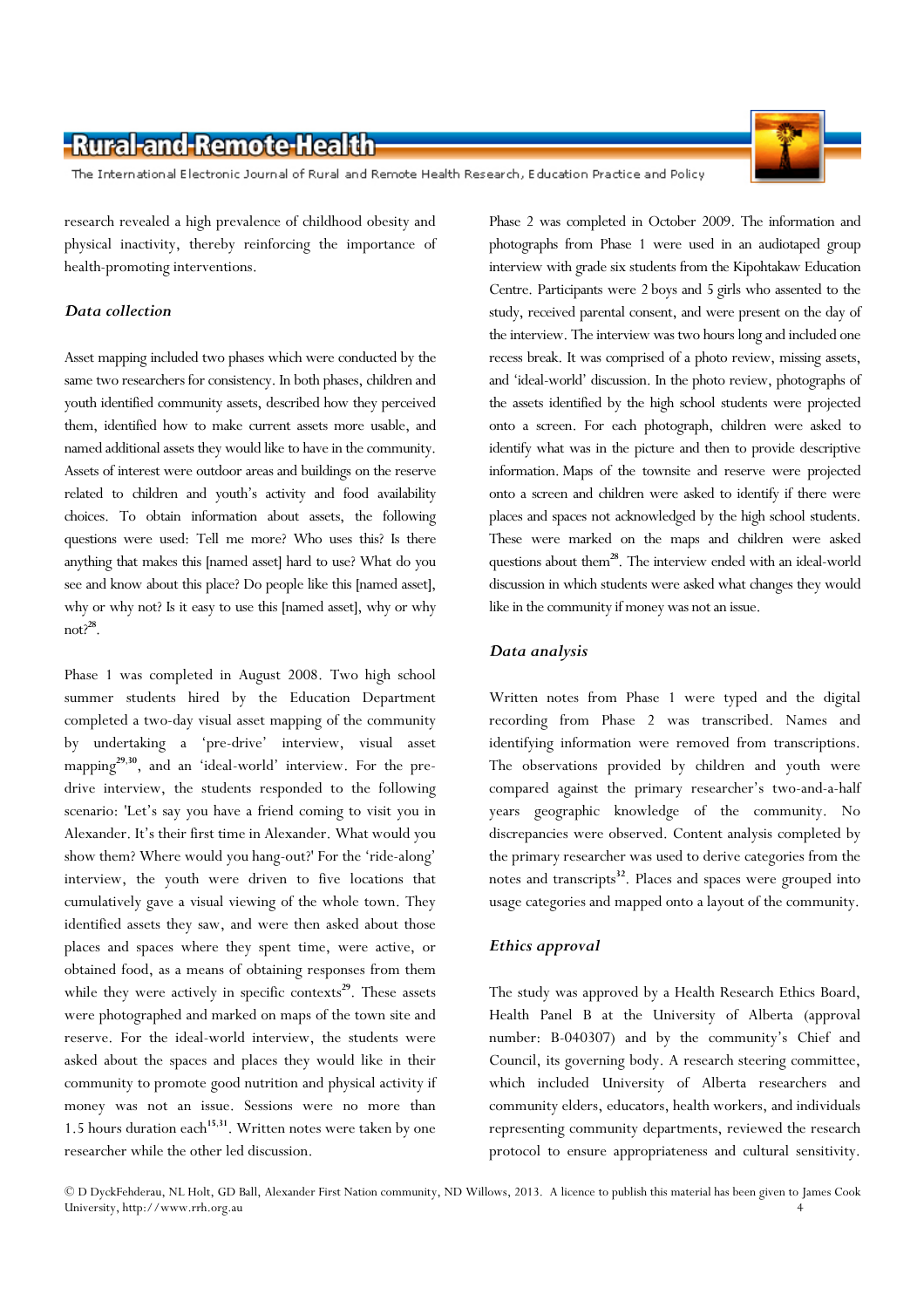The International Electronic Journal of Rural and Remote Health Research, Education Practice and Policy

The steering committee reviewed the manuscript for acceptability and made recommendations to remove references to specific cultural events named by children to protect their sacredness. Consent and assent were obtained from parents, and children, respectively, before children took part in this study. The high school students who were 16 provided their own consent to participate.

## Results

### Types of places and spaces identified

It total, 14 places and 16 spaces were identified. The high school youth identified 26 of them; eight in the pre-drive interview and 18 in the ride-along interview. The children identified four not pointed out by the youth. Of the places and spaces, 14 were used regularly (Fig1), eight were used occasionally, two were used rarely (Fig2), one (school building and grounds) had usage that was regular or occasional depending on whether school was in or out of session, and five buildings (education department, boarded building, public works, church, day care) had no current use by children or youth because they did not have access to them. In terms of the 25 assets with usage; 16 provided activity, four were where food could be acquired, and five provided both activity and food.

### Places and spaces where children and youth acquire food

Meals and snack foods were obtained at buildings where cultural events occur (ie round building lodge, community hall), where Aboriginal Head Start and the School hot lunch programs take place, and where Health Services programming take place during summer months. Concession food (snack foods, eg chocolate bars, potato crisps) was sold at the school, at the grounds where powwows – a social gathering and fair that often includes competitive cultural dancing – take place, at places where there are vending machines (ie old gymnasium), and at locations where snack foods are for purchase (ie gas station convenience store).

#### Places and spaces where children and youth are active

For the children, the trails in and around town were of greatest interest and had the greatest use. For example, one child said, 'This trail is awesome.' When asked to explain this comment, other children said, 'A jump right there' and 'and some people go biking, or some people go sledding… down there 'cause 'cause at the beginning, it goes like that.' Youth indicated that the ice rink, convenience store, and the outdoor school basketball court were places where they meet.

Despite extensive probing about the larger reserve and having a map of the reserve available to prompt discussion, participants only identified a pond and the campground beyond the town site as places where there was potential for activity. Indeed, one elementary student stated 'And the most part where we hang out is.. .in the town site.' When asked why, the respondent said, 'Because it's fun and there's lots of places you can go ...trail in the bushes and you can go under the bridge…'

### Places and spaces that could be modified to improve healthy living

Participants discussed how places and spaces could be enhanced or used in different ways to improve healthy living. Two examples are shown (Table 1). The outdoor ice rink was one place that could be modified to increase physical activity. Youth suggested fixing the basketball nets located in the rink for use over the summer months, cleaning the surrounding area of glass and garbage, fencing the rink to keep balls and pucks inside, turning on the lights at night so the rink surface could be played on, flooding the surface with water for skating and hockey in winter, opening the rink shack to keep people warm during winter activities, and using the ice rink in planned activity programs. When talking about a regularly used playground (old town park), a child said, 'You know and it would be so cool if they can fix up our park, it is so boring now.' When asked why the park needed to be fixed, children stated: ''Cause it's been vandalized', 'Cause it's got graffiti all over it', 'and the park's getting all broken up', and 'There was a board, board going around it and now all the boards are just all over in the park and there's lots of glass, garbage.'

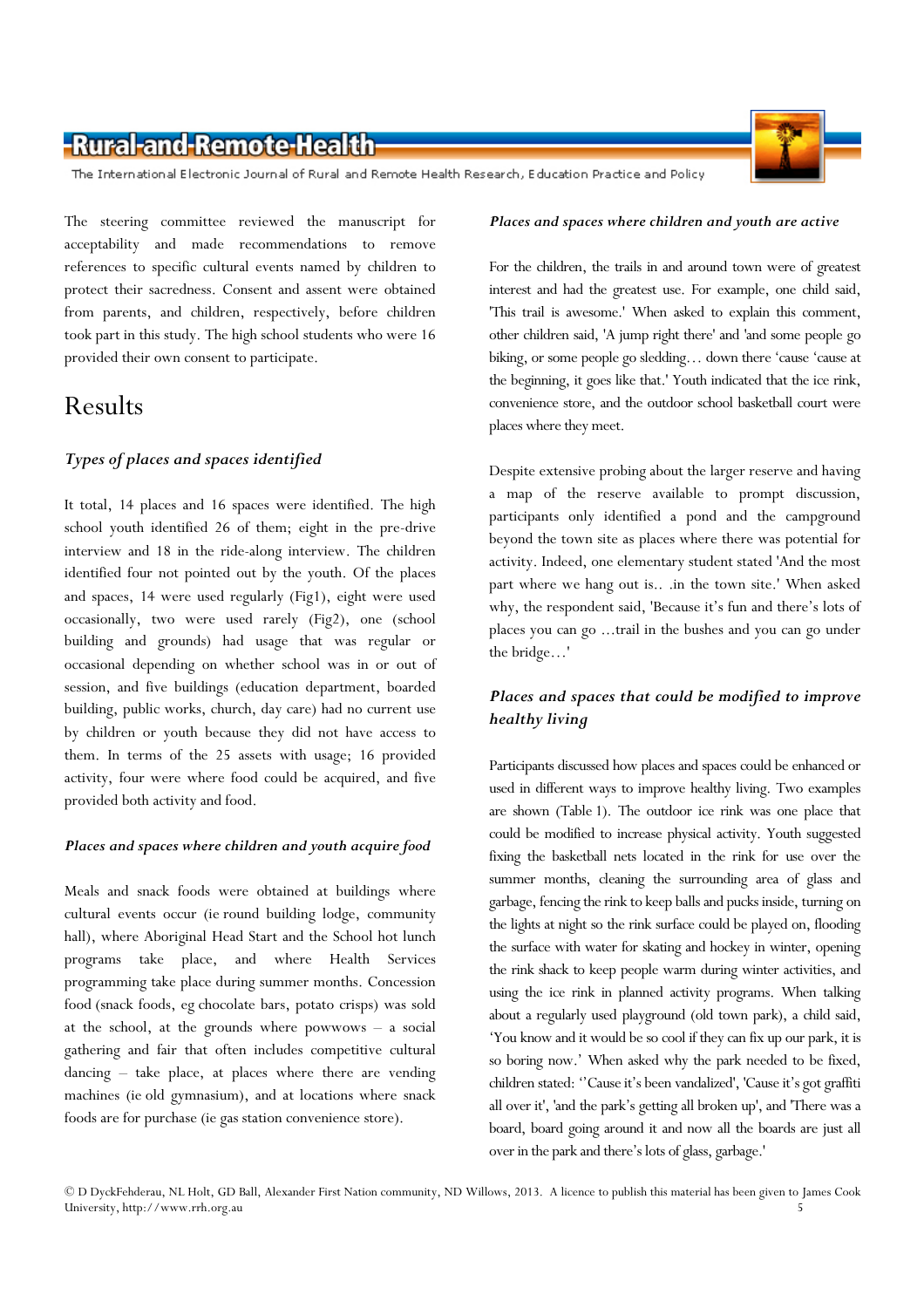

The International Electronic Journal of Rural and Remote Health Research, Education Practice and Policy



Figure 1: Places and spaces used regularly by children and youth in Alexander First Nation. #1 Powwow Grounds, #2 School (during school): building and grounds, #3 Old gym, #4 Outdoor ice rink, #5 Head Start, #6 Community Hall, #7 Health Centre, #8 Gas station/Convenience store, #9 Kipco: trail to Old Town, #10 Kipco trail, #11 Play area, hill, #12 Trail and bridge, #13 Old Town park, #14 Old Town trail.

With respect to the gas station convenience store, which was the only place in the community where groceries could be purchased, youth mentioned that the selection of healthy foods (eg milk, bread, cheese, pasta) was limited, with most items for sale being high fat and sugar foods and drinks (eg soda pop, potato crisps, candy). The food availability at the gas station convenience store was described in the following ways: 'Hard to find food you like. You know what you're going to get before you go, you know what's there, little selection,' 'You get munchies [snack food] there', and 'There is some healthy food, but not much.' Youth stated that potato chips on the bottom shelf of the store should not be consumed because of mice soiling food. Youth recommended that foods they perceived to be healthy be made available at the gas station convenience store such as breakfast cereals, fruits, vegetables, bread, bacon, and meat (chicken, hamburger, pork chops).

#### Preferred places and spaces

Children wanted a new park to be constructed in the community in the area of big bear bush once the bush was removed. The new park would have a skating rink, swings, and stage. It would be fenced and be open from 07.00 to 22.00 hours to prevent graffiti and misuse. Other suggestions included a golf course with a restaurant that would hire youth from the community, all-terrain vehicle trails, a bike/skateboard park, walk/run/bike trails including some that would be paved, and a park/picnic area with a gazebo and park area with flowers, apple trees, and a decorative water fountain. Youth recommended that a grocery store be built. They suggested a community garden and the development of a one to two acre U-Pick berry farm with raspberries, cherries, and Saskatoon berries (Amelanchier alnifolia) that could be maintained by youth. In their ideal world, the youth desired a leisure centre with an indoor rink, weight room, pool, gym, ice hockey rink, rollerblading rink, and exercise room. They drew it in the shape of a teepee, a traditional First Nations tent.

© D DyckFehderau, NL Holt, GD Ball, Alexander First Nation community, ND Willows, 2013. A licence to publish this material has been given to James Cook University, http://www.rrh.org.au 6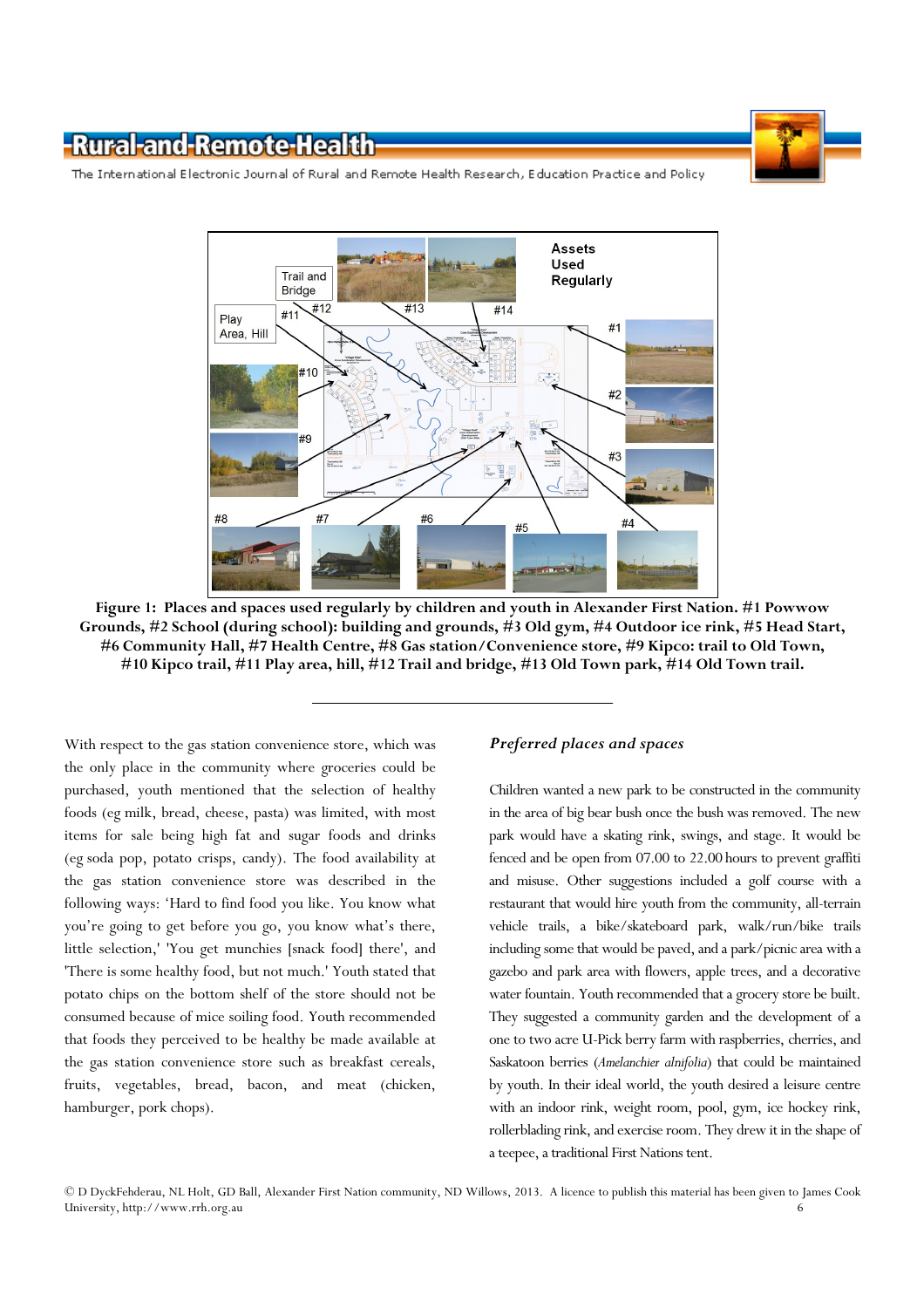

The International Electronic Journal of Rural and Remote Health Research, Education Practice and Policy



Figure 2: Places and spaces used occasionally, rarely, or never by children and youth. #1 Field around Elder's Lodge, #2 Education Department and boarded building, #3 Ponds across from welcome sign, #4 Day care, #5 Church, #6 Public Works, #7 Grounds behind gas station, #8 Water and trail under the bridge, #9 Special occasion lodge, #10 Camp grounds, #11 Elders Lodge, #12 Big bear trail, #13 Trail by big bear bush, #14 Old Town road, #15 School (when school is done for the day) building and grounds.

|  |  | Table 1: Two places identified by youth for improvement in Alexander First Nation during visual asset mapping |  |  |  |
|--|--|---------------------------------------------------------------------------------------------------------------|--|--|--|
|  |  |                                                                                                               |  |  |  |

| Description by youth                                                                                                                                     | Usage as described by youth                                                                                                                                                                                                                                                                                                                       | Changes recommended by youth                                                                                                                                                            |  |  |  |  |  |  |  |
|----------------------------------------------------------------------------------------------------------------------------------------------------------|---------------------------------------------------------------------------------------------------------------------------------------------------------------------------------------------------------------------------------------------------------------------------------------------------------------------------------------------------|-----------------------------------------------------------------------------------------------------------------------------------------------------------------------------------------|--|--|--|--|--|--|--|
| <b>Old Community Building</b>                                                                                                                            |                                                                                                                                                                                                                                                                                                                                                   |                                                                                                                                                                                         |  |  |  |  |  |  |  |
| An open indoor area with<br>exercise equipment,<br>volleyball and basketball<br>nets, and food vending<br>machines                                       | • Adults and children in the community use it<br>year-round<br>• Youth programs are held in the building as<br>well as powwow and dance practice<br>Hours of operation are not consistent. It is<br>open sporadically, usually during work hours,<br>and is often closed<br>It is open less in summer because people are<br>not around to open it | $\bullet$ New floor<br>• Increase its size<br>$\bullet$ New equipment<br>• Improve accessibility<br>• Ideally have a place like Spruce Grove Tri-<br>Leisure Centre with an indoor pool |  |  |  |  |  |  |  |
| <b>Gas Station/Convenience Store</b>                                                                                                                     |                                                                                                                                                                                                                                                                                                                                                   |                                                                                                                                                                                         |  |  |  |  |  |  |  |
| Food available: pop (soda),<br>juice, water, potato chips,<br>ice cream, candy, cheese,<br>milk, pasta<br>Vermin in the store<br>It is in fair condition | • Everyone uses it from kids to Elders<br>• Easy access to food; open year-round from 9<br>am to 11 pm<br>There is a limited selection of food<br>٠                                                                                                                                                                                               | • Needs more variety of foods<br>• There is unused space that could be a restaurant<br>• Needs healthier foods                                                                          |  |  |  |  |  |  |  |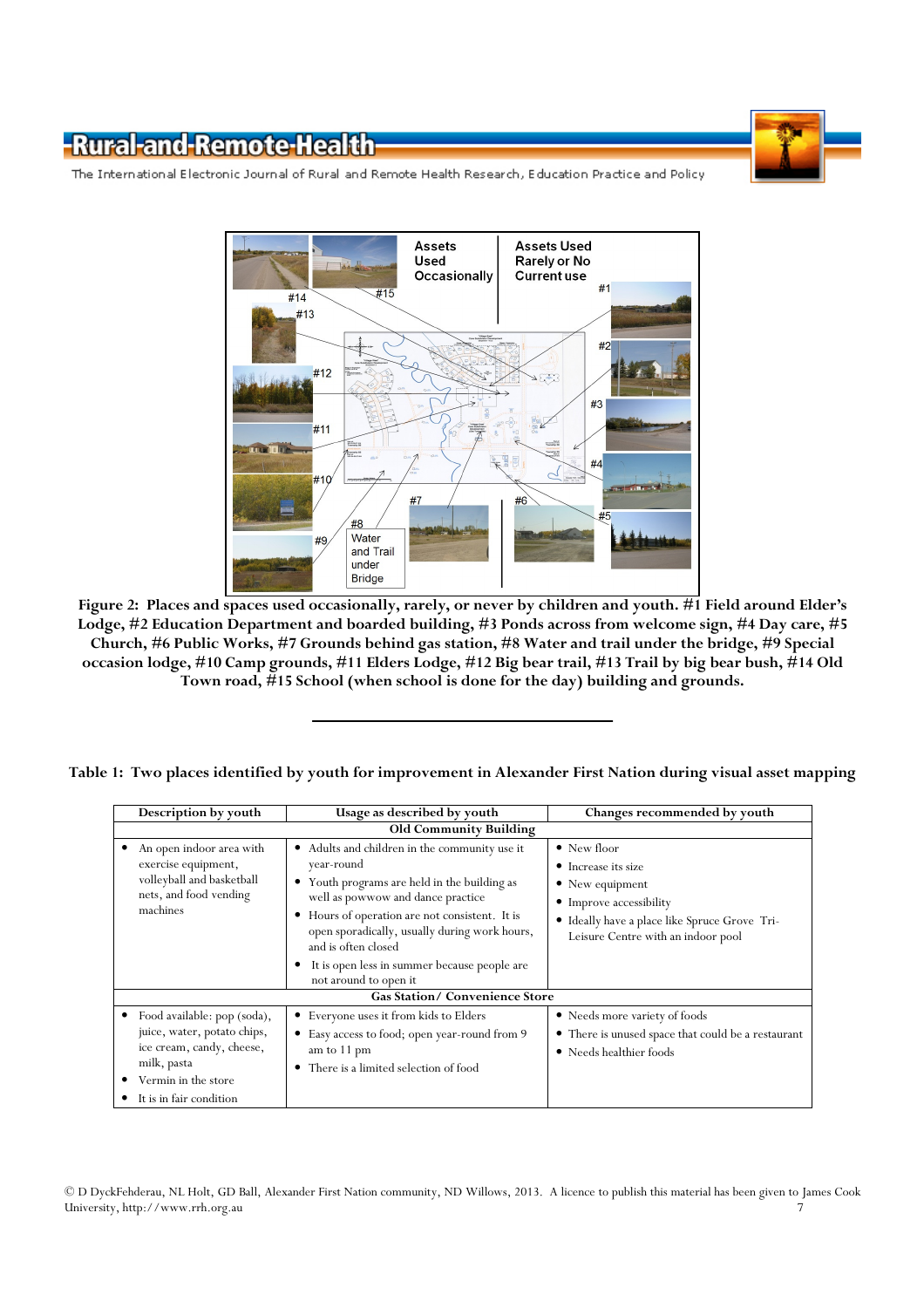The International Electronic Journal of Rural and Remote Health Research, Education Practice and Policy

### Discussion

How children live, play, eat and drink, spend their leisure time, and get to and from school all have individual, social, cultural, economic, and environmental determinants<sup>33</sup>. To be effective, interventions for the prevention of childhood obesity must therefore take environmental influences into account, among other things $34,35$ . This study used asset mapping to achieve an understanding of the community influences that shaped the health behaviors of boys and girls. The asset mapping exercise produced a list of places and spaces where children and youth play, meet, and eat. It also showed where they prefer to be the most. Further, children and youth expressed how they think existing places and spaces could be improved, and what assets they would like in their community to promote health behaviors.

### Asset mapping was affirming research

Asset mapping engaged children and youth in producing a positive assessment of their community's assets rather than just identifying community deficits or needs $22,23,25$ . In contrast to many research approaches, asset mapping provided community members with information to affect positive changes. At the end of this Child Health project, all study findings, including the results of asset mapping, were presented at a community workshop that explored community strengths and challenges in providing services, programs, and resources to promote healthy living and prevent obesity. The asset mapping results helped workshop participants see the positive attributes in their community that promoted good health for children and youth (eg trails, ice rink, and playgrounds) and gave clear direction on which structures and areas could be enhanced to further support good health (eg more healthy foods at the convenience store and improved hours for the old community building). Results also indicated that children enjoyed unstructured play time on trails that had not been planned but had been created over time by children's use.

### **Strengths**

The places and spaces where children and youth played and ate were identified by the boys and girls themselves rather than by adults, who are likely to view the community through a different lens. This is of value for research aimed at facilitating community changes to promote health behaviors for children, because it helps to ensure that programming is focused on what would be most likely to affect the greatest change.

Using photographs and maps to help the elementary school children identify assets had advantages over merely asking them where they ate and played. Children in grade six, 11 to 12-year-olds, are beginning to think abstractly $36,37$ ; hence, photographs can substitute for actual observations of spaces and places. Photographs accommodated the more concrete processing level of the children and aided their memory recall. Thus, the use of photographs facilitated the collection of a rich volume of data in a relatively short amount of time because photo elicitation 'mines deeper shafts into a different part of human consciousness than do words-alone interviews'<sup>38</sup> .

### **Limitations**

The sample size was small and mostly included females, which may limit the generalizability of the findings. Richer data may have been obtained had elementary school children been able to participate in a 'ride-along' throughout the community. However, working with the children in the school environment allowed for group interviews to take place with limited classroom disruption. Although it would have been ideal to have had more grade levels participate, other grades were participating in different research-related activities. Due to concerns regarding logistics, participant burden, and the (potential) cognitive limitations of younger children to engage in abstract thought, the study focused on grade 6 children. Although inviting older boys and girls (ie grades 7-12) to participate at school was considered, this



<sup>©</sup> D DyckFehderau, NL Holt, GD Ball, Alexander First Nation community, ND Willows, 2013. A licence to publish this material has been given to James Cook University, http://www.rrh.org.au 8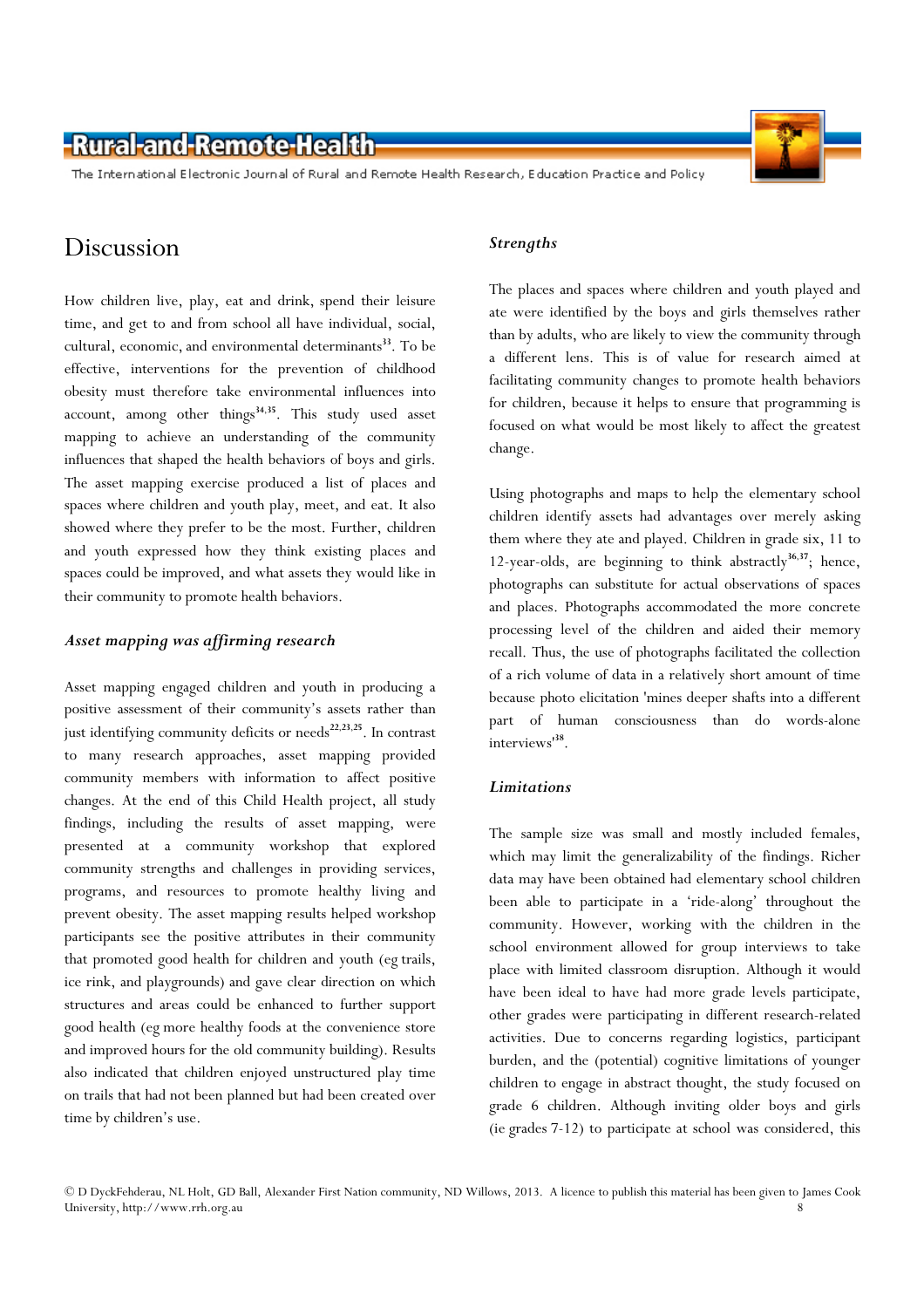The International Electronic Journal of Rural and Remote Health Research, Education Practice and Policy

option was not taken up because of poor participation among these grades in other aspects of the research.

## Conclusion

Children possess the capacity to create permanent, sustainable changes and contribute substantially to the programs and policies that affect their generation<sup>39</sup>. Indeed, the inclusion of children in discussions and actions affecting them is a right enshrined in article 12 of the United Nations Convention of the Rights of the Child<sup>40</sup>. This study demonstrated that children's ideas can play an important role in projects to help transform a rural community<sup>41</sup>. Given the multidimensional nature of the causes of obesity, prevention and/or intervention strategies require research methods, such as asset mapping, to illuminate factors that influence individual health behaviors. Findings from asset mapping enabled researchers and community members to contextualize other community data about children (ie obesity prevalence, physical activity levels); to develop an understanding of the physical environment where children and youth play and eat; and to better understand how the presence and the condition of places and spaces shape the physical activity and eating behaviors of children and youth.

## Acknowledgements

The authors thank the schoolchildren, teachers, and school administrators of the Kipohtakaw Education Centre for their support and participation. Ashlee Pigford is thanked for her assistance with taking field notes, managing the digital recorder, and reviewing transcripts for accuracy. Funding to support this research was provided by an operating grant from the Alberta Centre for Child, Family, and Community Research. GDCB and NDW, the project's primary investigators, were supported by Population Health Investigator Awards from Alberta Innovates – Health Solutions. GDCB was also supported by a New Investigator Award from the Canadian Institutes of Health Research.



1. Statistics Canada. 2006 census: Aboriginal peoples in Canada in 2006: Inuit, Métis and First Nations, 2006 census: First Nations people. (Online) 2006. Available: www12.statcan.ca/census-recensement/ 2006/as-sa/97-558/p1-eng.cfm (Accessed 6 September 2011).

2. Gracey M, King M. Indigenous health part 1: determinants and disease patterns. Lancet 2009; 374(9683): 65-75.

3. Pigford AE, Willows ND. Promoting optimal weights in Aboriginal children in Canada through ecological research. In: JA O'Dea, M Eriksen (Eds). Childhood obesity prevention – international research, controversies and interventions. Oxford: Oxford University Press, 2010; 309-321.

4. Willows ND, Hanley AJ, Delormier T. A socioecological framework to understand weight-related issues in Aboriginal children in Canada. Applied Physiology, Nutrition, and Metabolism 2012; 37(1): 1-13.

5. Aboriginal Affairs and Northern Development Canada. Fact sheet: Treaties with Aboriginal people in Canada Aboriginal Affairs and Northern Development Canada. (Online) 2010. Available: www. ainc-inac.gc.ca/ai/mr/is/tra-eng.asp (Accessed 6 September 2011).

6. First Nations Centre National Aboriginal Health Organization. Preliminary Findings of the First Nations Regional Longitudinal Health Survey (RHS) 2002-03: Children's Survey. Ottawa, ON: First Nations Centre National Aboriginal Health Organization. (Online) 2005. Available: www.naho.ca/documents/fnc/english/2002-03RHS ChildPrelimV8.pdf (Accessed 3 October 2011).

7. Shields M. Measured obesity: Overweight Canadian children and adolescents. Nutrition: Findings from the Canadian Community Health Survey 1: 1-34. (Online) 2005. Available: www.statcan.gc.ca/ pub/82-620-m/2005001/pdf/4193660-eng.pdf (Accessed 3 October 2011).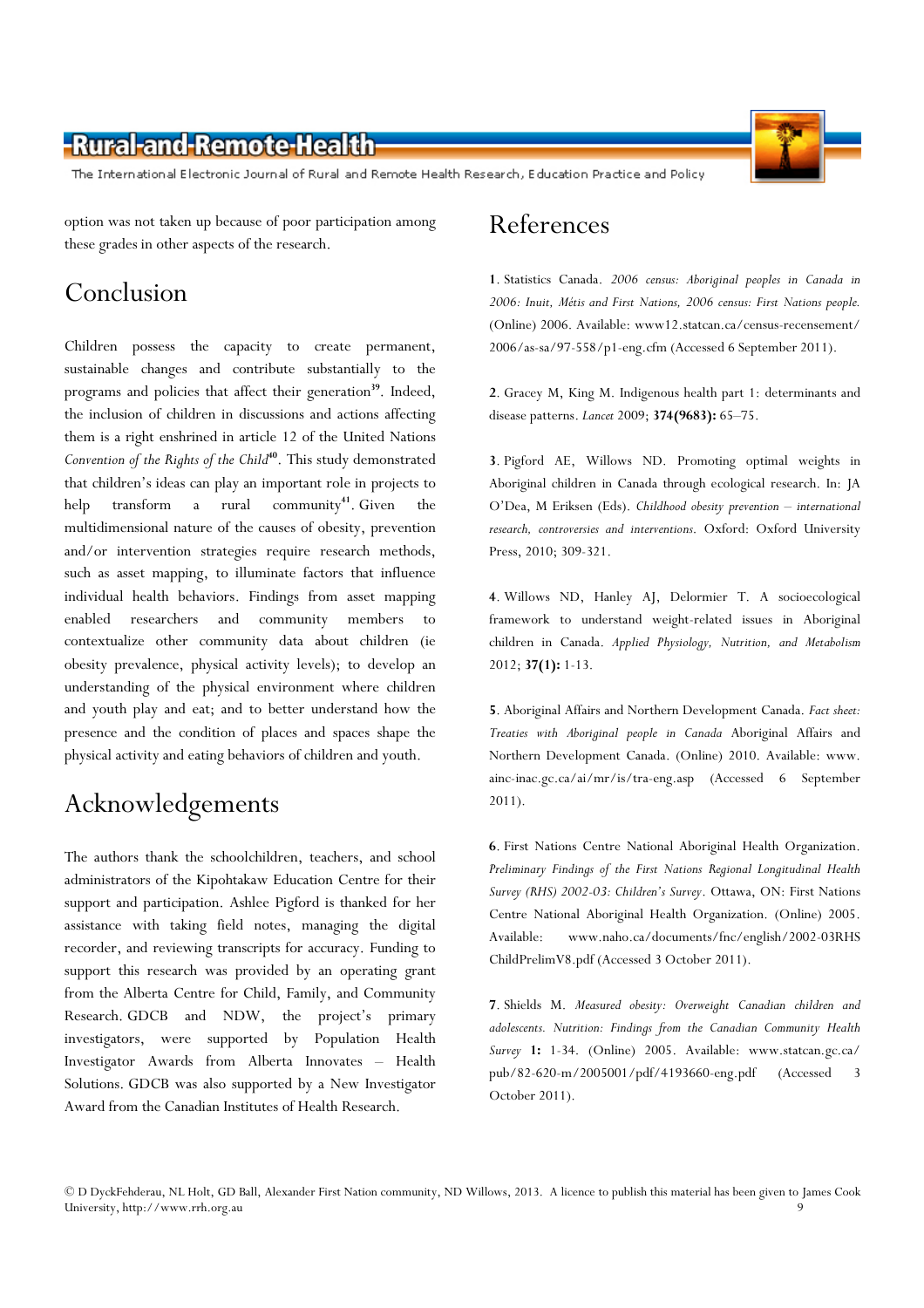The International Electronic Journal of Rural and Remote Health Research, Education Practice and Policy

8. Willows ND. Determinants of healthy eating in Aboriginal peoples in Canada: the current state of knowledge and research gaps. Canadian Journal of Public Health 2005; 96(Suppl 3): S36-S41.

9. Willows ND. Overweight in Aboriginal children: prevalence, implications and solutions. Journal of Aboriginal Health 2005; 2(1): 76-85.

10. Drewnowski A, Specter SE. Poverty and obesity: the role of energy density and energy costs. American Journal of Clinical Nutrition 2004; 79(1): 6-16.

11. Reidpath DD, Burns C, Garrard J, Mahoney M, Townsend M. An ecological study of the relationship between social and environmental determinants of obesity. Health & Place 2002; 8(2): 141-145.

12. Egger G, Swinburn B. An ecological approach to the obesity pandemic. BMJ 1997; 315: 477-480.

13. Swinburn B, Egger G, Raza F. Dissecting obesogenic environments: the development and application of a framework for identifying and prioritizing environmental interventions for obesity. Prevention Medicine 1999; 29: 563-570.

14. Morgan M, Gibbs S, Maxwell K, Britten N. Hearing children's voices: methodological issues in conducting focus groups with children aged 7-11 years. Qualitative Research 2002; 2(1): 5-20.

15. Gibson F. Conducting focus groups with children and young people: strategies for success. Journal of Research in Nursing 2007; 12(5): 473–483.

16. Pigford AE, Willows ND, Holt NL, Newton AS, Ball GD. Using First Nations children's perceptions of food and activity to inform an obesity prevention strategy. Qualitative Health Research 2012; 22(7): 986-996.

17. Isaak CA, Marchessault G. Meaning of health: the perspectives of Aboriginal adults and youth in a northern Manitoba First Nations community. Canadian Journal of Diabetes 2008; 32(2): 114-122.

18. Castellano MB. Ethics of Aboriginal research. Journal of Aboriginal Health 1(1): 98-114. (Online) 2004. Available: www. indigenous.ca/docs/ethics%20of%20aboriginal%20research.pdf (Accessed 4 October 2011).

19. Korsmo FL, Graham A. Research in the North American north: action and reaction. Arctic 2002; 55(4): 319-328.

20. Fletcher C. Community-based participatory research relationships with Aboriginal communities in Canada: an overview of context and process. Pimatisiwin: A Journal of Aboriginal and Indigenous Community Health 1(1): 27-62. (Online) 2003. Available: www.pimatisiwin.com/uploads/694984954.pdf (Accessed 3 July 2012).

21. LaVeaux D, Christopher S. Contextualizing CBPR: Kepi principles of CBPR meet the Indigenous research context. Pimatisiwin: A Journal of Aboriginal and Indigenous Community Health 7(1): 1-25. (Online) 2009. Available: www.pimatisiwin.com/ online/wp-content/uploads/2009/07/01Contents.pdf (Accessed 25 June 2012).

22. Kretzmann JP, McKnight JL. Building communities from the inside out: a path toward finding and mobilizing community assets. Chicago: ACTA Publications, 1993.

23. Fuller T, Guy D, Pletesch C. Asset mapping: a handbook. (Online) 2002. Available: www.rwmc.uoguelph.ca/cms/ documents/11/Asset\_Mapping1.pdf (Accessed 21 January 2011).

24. Berkowitz B, Wadud E. Identifying community assets and resources, chapter 3, Section 8. In: The Community Tool Box. Lawrence: Work Group on Health Promotion and Community Development, 2011. (Online) 2011. Available: http://ctb.ku.edu/en/tablecontents/ section\_1043.aspx (Accessed 11 October 2011).

25. Pan RJ, Littlefield D, Valladolid SG, Tapping PJ, West DC. Building healthier communities for children and families: applying asset-based community development to community pediatrics. Pediatrics 2005; 115(4) Suppl P: 1185-1187.